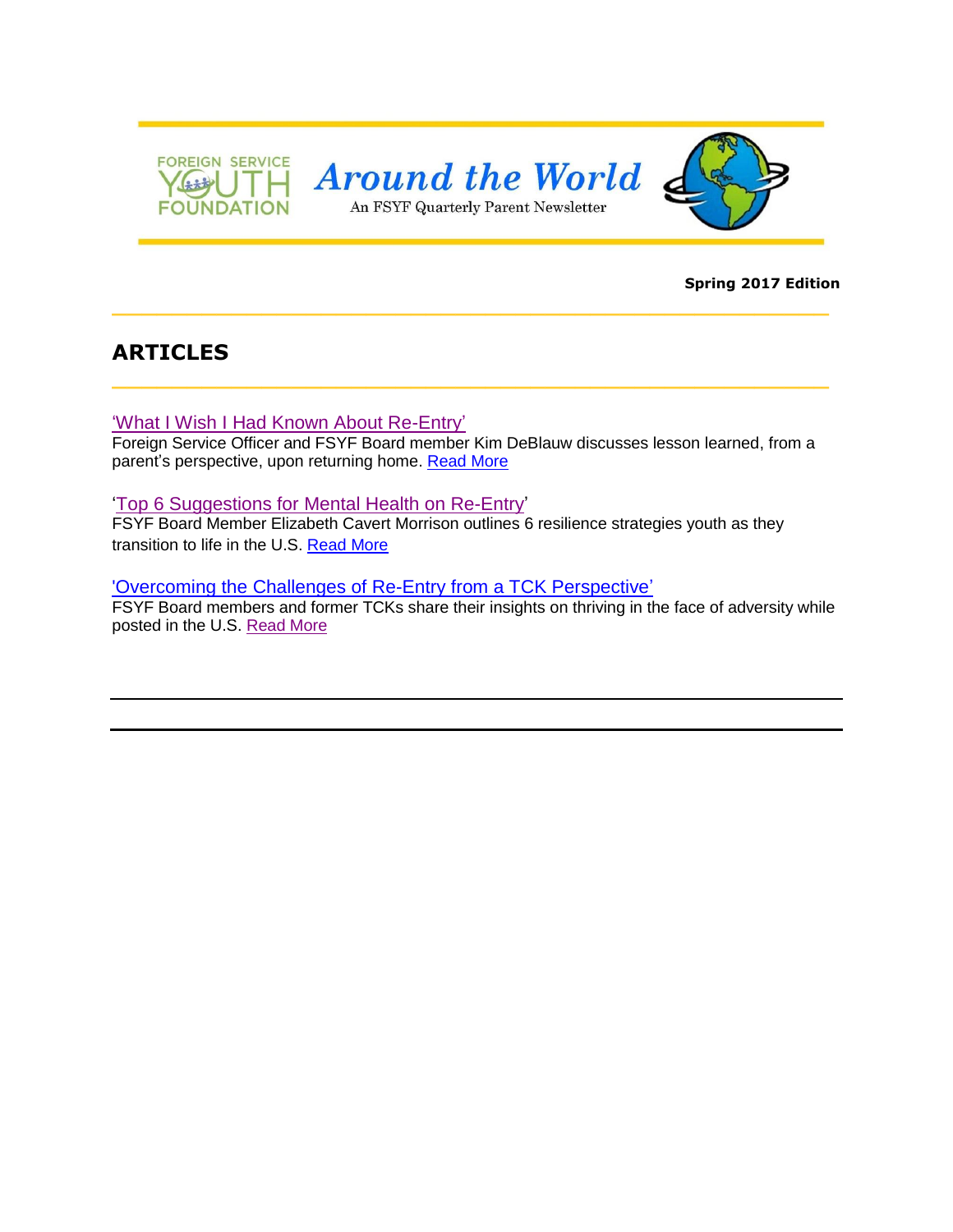

**\_\_\_\_\_\_\_\_\_\_\_\_\_\_\_\_\_\_\_\_\_\_\_\_\_\_\_\_\_\_\_\_\_\_\_\_\_\_\_\_\_\_\_\_\_\_\_\_**

**\_\_\_\_\_\_\_\_\_\_\_\_\_\_\_\_\_\_\_\_\_\_\_\_\_\_\_\_\_\_\_\_\_\_\_\_\_\_\_\_\_\_\_\_\_\_\_\_**

# **UPCOMING PROGRAMS AND EVENTS**

## **2017 Youth Awards Ceremony**

Every summer FSYF recognizes outstanding Foreign Service youth at our annual Youth Awards Ceremony. This year FSYF will honor the following Foreign Service youth recipients:

**FSYF** – Academic Merit, Community Service, Essay, Art, Welcome Home Video, Youth Advocacy

**OBC** - KidVid

**AAFSW** – Academic Merit, Essay, Community Service

**AFSA** - Academic Merit, Art, Community Service

- The ceremony will take place on Friday, July 7, 2017 at the State Department George C. Marshall Center from 10a.m. – 12p.m.
- Pre-registration is required. Please register online at fsyf.org/event-256300 or email [fsyf@fsyf.org.](mailto:fsyf@fsyf.org)

### **FSYF Summer Re-Entry Programs for Middle and High School Students and Parents**

Every year in August, FSYF offers a high school and middle school re-entry program for students and their parents. Often it is taken for granted that students and their parents will have a seamless transition back to the U.S. after years of being posted overseas, but that is often not the case. Most youth will struggle with the social environment, culture, and norms of school life in the U.S. FSYF offers Re-Entry programs to introduce attendees to common challenges youth face upon returning from overseas, to provide a safe place for questions, answers, and discussion, and to facilitate youth and parents in developing a support network.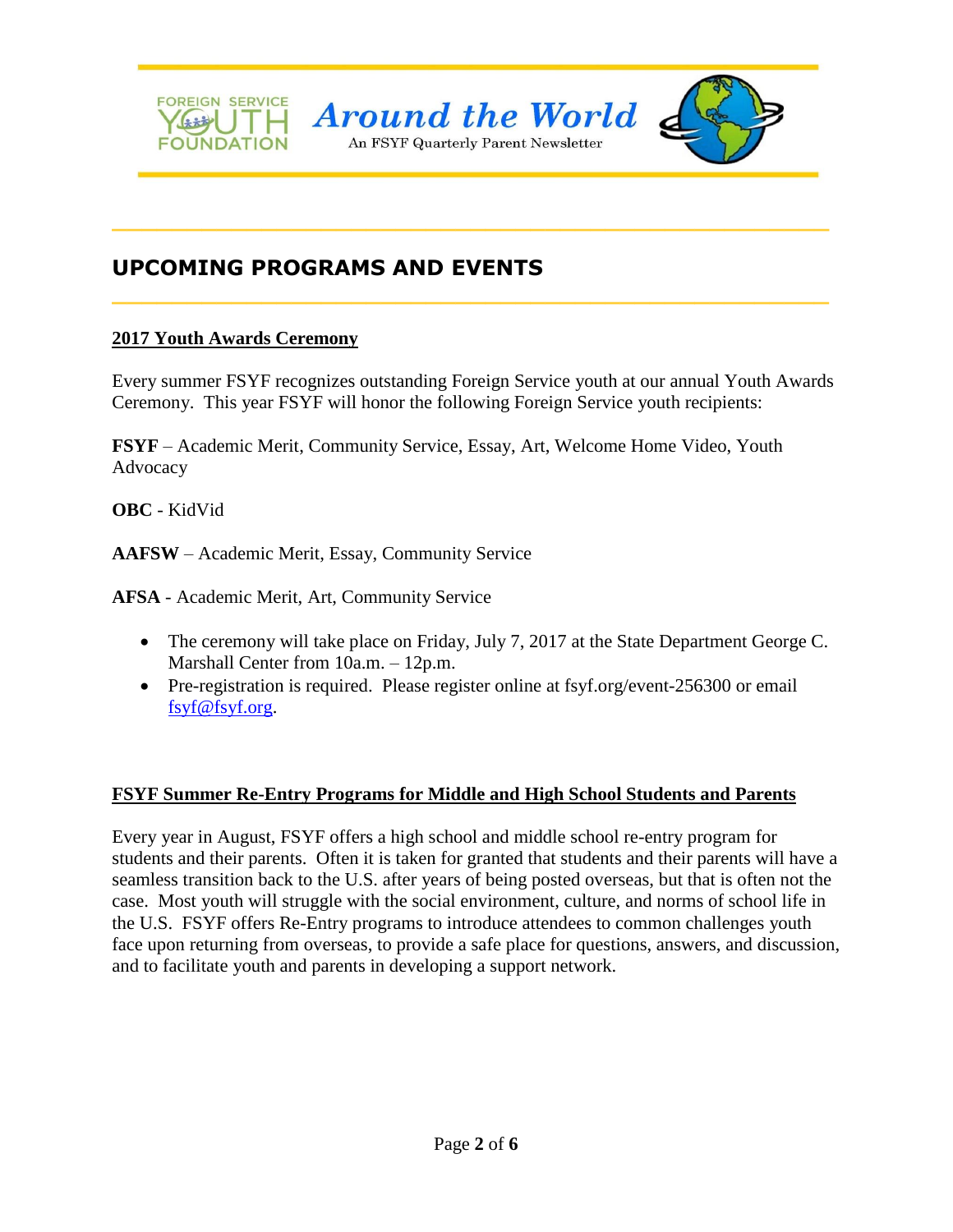

## **FSYF Re-Entry Program Schedule**

# **High School Re-Entry for Teens**

Register online at fsyf.org/event-2553826

**High School Re-Entry for Parents** Friday, August 11, 2017 Friday, August 11, 2017 Sunday, August 13,

6pm–9pm 6pm-9pm 1pm-3pm 1pm-3pm Oakwood- Falls Church Oakwood-Falls Church Oakwood-Falls Church Oakwood-Falls Church 501 Roosevelt Blvd 501 Roosevelt Blvd 501 Roosevelt Blvd 501 Roosevelt Blvd Falls Church, VA 22044 Falls Church, VA 22044 Falls Church, VA 22044 Falls Church, VA 22044 Parents will be emailed a registration code after registering their child for Re-Entry

**Middle School Re-Entry for Students** 2017 Register online at fsyf.org/event-2555338

# **Middle School Re-Entry for Parents** Sunday, August 13, 2017 Parents will be emailed a registration code after registering their child for Re-Entry

#### **Save These Dates**

## **Family Mini-Golfing at Upton Hill Park, Saturday, June 10, 2017 1pm -3pm, Upton Hill Park, 6060 Wilson Blvd, Arlington, VA, 22205**

- Foreign Service youth of all ages are invited for an afternoon of mini-golfing
- Come out and play two (2) games and enjoy free snacks and drinks
- Register online at fsyf.org/event-2555532

## **FSYF Resume Workshop, Saturday, June 17, 2017 10am – 12pm, Oakwood- Falls Church, 501 Roosevelt Blvd, Falls Church, VA, 22044**

- This workshop will cover best practices and techniques that will give college age students the tools to document your education, prior work experience, and highlight special skills you have accumulated as a Foreign Service youth.
- This workshop is intended for college age students, including rising college freshman. High school juniors and seniors are also welcome as well as parents.
- Register online at fsyf.org/event-2555641

## **FSYF Meet Up: Bring your dog to "Pops for Pets" at Lubber Run Amphitheater, Sunday, June 25, 2017 6pm-7pm, 200 S. Columbus Street, Arlington, VA 22204**

- Meet up with Foreign Service families and their dogs at a benefit concert for the Animal Welfare League of Arlington, hosted by the Arlington Philharmonic
- This event is free
- Register online at fsyf.org/event-2563017

# **Welcome Back Picnic and 5K Fun Run**, **Sunday, September 17, 2017, 3pm – 6pm, Nottoway Park, Vienna, VA**

- This event is open to all Foreign Service families. Free food and drinks!
- Everyone is invited to participate in the 5K Fun Run/Walk, but it is not required.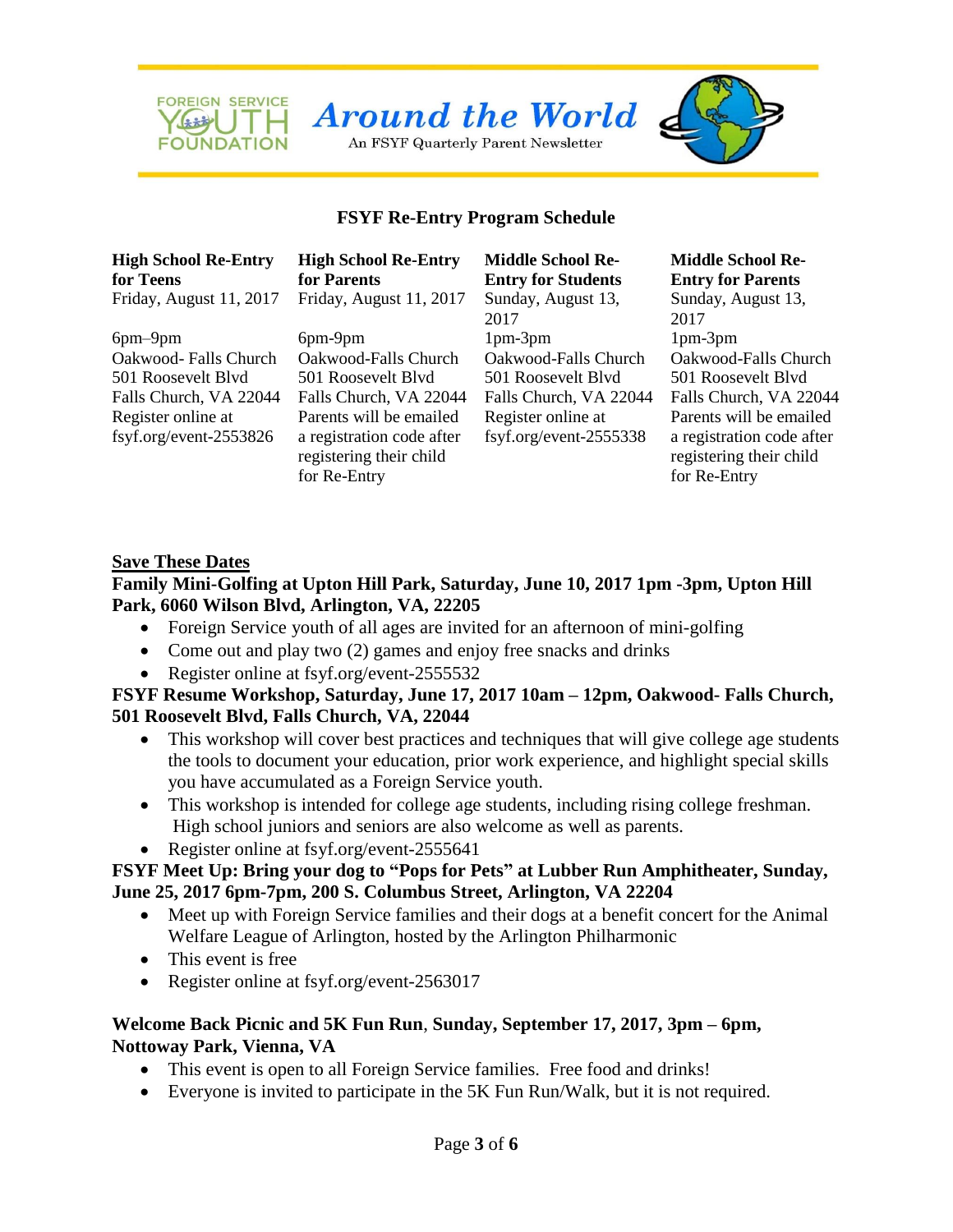

#### **[Become a Member of FSYF](http://fsyf.org/join-fsyf)**

Please consider joining FSYF and showing your support of FS youth. Choose from three affordable membership levels (a special bonus for new Lifetime members!)

#### **Welcome to New and Returning Members (February 3, 2017 – May 30, 2017)! Connect with each other by using the Member Directory in FSYF's Members Only Section.**

| Alarcon        | Dean             | Hand          | Matthews       | Secco         |
|----------------|------------------|---------------|----------------|---------------|
| Ashley         | <b>DORSCHNER</b> | Huntington    | McDonald       | Shayman       |
| <b>Babcock</b> | Draemel          | <b>Jacobs</b> | Mears          | Sherrill      |
| Beckmeyer      | Dunnigan         | Jafari        | Mobley         | Shtelmakh     |
| <b>Bitner</b>  | Eppler           | Jurczyk       | Morrow         | Srivastava    |
| <b>Bouldin</b> | Etcheverry       | Keller        | Naland         | Stephenson    |
| <b>Brown</b>   | Feeken           | Kepler        | <b>Oudkirk</b> | Swart         |
| Call           | Feldmann         | Lawton        | Parker         | Tambakis      |
| Chang          | Fraiture         | Ledesma-Leese | Phemister      | <b>Thomas</b> |
| Chavez Abidar  | Gray             | Liddle        | Poletes        | Torreano      |
| Church         | Grimes           | linn          | Reedy          | Valdes        |
| Cobble         | Haber            | Longhauser    | Reid           | VanHorn       |
| Davis-Rizzuto  | Hamiton          | Martin        | Sankoh         | Whatley       |
|                |                  |               |                |               |
|                |                  |               |                |               |

**\_\_\_\_\_\_\_\_\_\_\_\_\_\_\_\_\_\_\_\_\_\_\_\_\_\_\_\_\_\_\_\_\_\_\_\_\_\_\_\_\_\_\_\_\_\_\_\_**

**\_\_\_\_\_\_\_\_\_\_\_\_\_\_\_\_\_\_\_\_\_\_\_\_\_\_\_\_\_\_\_\_\_\_\_\_\_\_\_\_\_\_\_\_\_\_\_\_**

# **OTHER OPPORTUNITIES FOR FS FAMILIES**

### **[Programs of Interest at FSI: Classes are held at the Schultz Center 4000 Arlington Blvd.](http://www.state.gov/m/fsi/tc/fslstraining/searchbymonth/index.htm)**

#### **Raising Bilingual Children (MQ851)**

Parents in the foreign affairs agencies have a unique opportunity to encourage bilingualism in their children. This evening course explores strategies to take advantage of the multicultural experiences this lifestyle affords. Furthermore, participants will learn about resources available, and the challenges and rewards of raising children bilingually.

Course Dates and Times 20 September 2017 6:00 PM – 8:30 PM

**Registration** This is a non-tuition workshop. Register at http://www.state.gov/m/fsi/tc/fslstraining/c48019.htm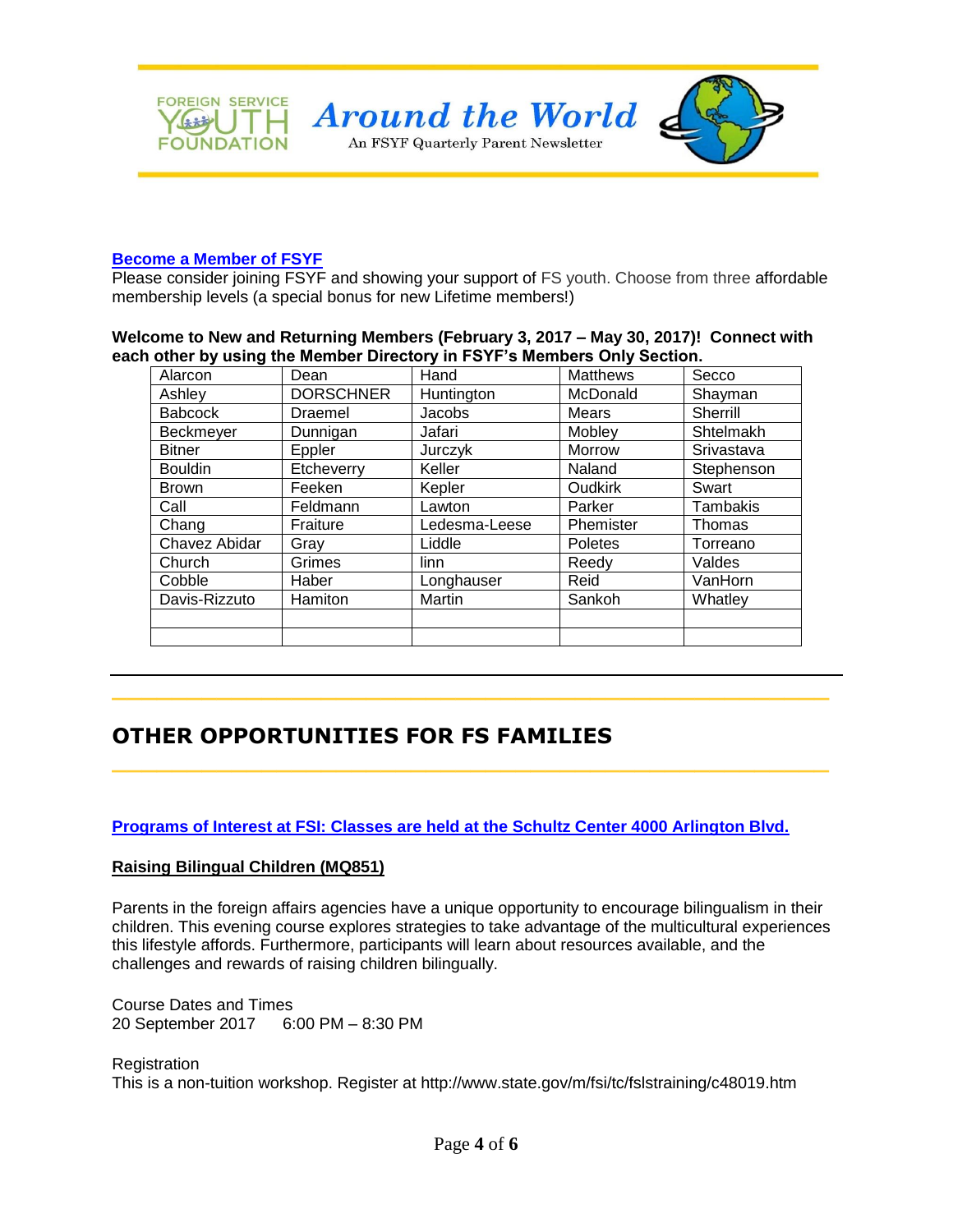

#### **Young Diplomats Overseas Preparation (MQ250)**

This two day workshop is designed for children entering grades  $2 - 12$ , and is open to all foreign affairs agency family members. Children are grouped according to age and are given an introduction into the world of Diplomacy and Overseas Safety and Security

Parents are required to be on campus while children are in class. We recommend registering for MQ911 Security Overseas Seminar which runs concurrently with the youth program.

| <b>Course Dates and Times</b> |                       |
|-------------------------------|-----------------------|
| 26 June - 27 June 2017        | $9:00$ AM $-$ 4:00 PM |
| 10 July - 11 July 2017        | $9:00$ AM $-$ 4:00 PM |
| 17 July - 18 July 2017        | $9:00$ AM $-$ 4:00 PM |
| 24 July - 25 July 2017        | $9:00$ AM $-$ 4:00 PM |
| 31 July - 1 August 2017       | $9:00$ AM $-$ 4:00 PM |
| 7 August $-8$ August 2017     | $9:00$ AM $-$ 4:00 PM |

**Registration** email [FSITCTraining@state.gov](mailto:FSITCTraining@state.gov)

#### **"Special Needs Education Allowance (SNEA)" courtesy of FSspecialneeds@yahoogroups.com**

The Department will host two (2) webinars to discuss Special Needs Education Allowance (SNEA):

- Wednesday, June 7 from 8:00 to 9:00 a.m. EDT (1200-1300 ZULU)

- Tuesday, June 13 from 8:00 to 9:00 a.m. EDT (1200-1300 ZULU) PLEAE NOTE that these times are one hour earlier than several recent webinars.

The first SNEA webinar on June 7 will provide basic information about SNEA by representatives from MED, Allowances and HR. There may be time for a few questions at the end.

The second SNEA webinar on June 13 will be less structured and focus on questions that participants may have.

To participate in the first webinar June 7, simply click on the following link a few minutes before the program start from any computer with Internet access:<http://deptofstatehr.adobeconnect.com/snea>

For the second webinar, Jun 13, use this (slightly different) link: <http://deptofstatehr.adobeconnect.com/sneaqa>

Log-on as "guest" however you like, but it would be helpful to include your location - i.e. "Linda, La Paz." This will admit you to a "virtual seminar room" shared among all participants (up to 500) in which you'll hear and read the captioning of the presentation and will be able to post questions or comments.

Those unable to participate in the live webinars can view the recorded versions a few days later at this link: [http://diplopedia.state.gov/index.php/HR\\_Webinars](http://diplopedia.state.gov/index.php/HR_Webinars)